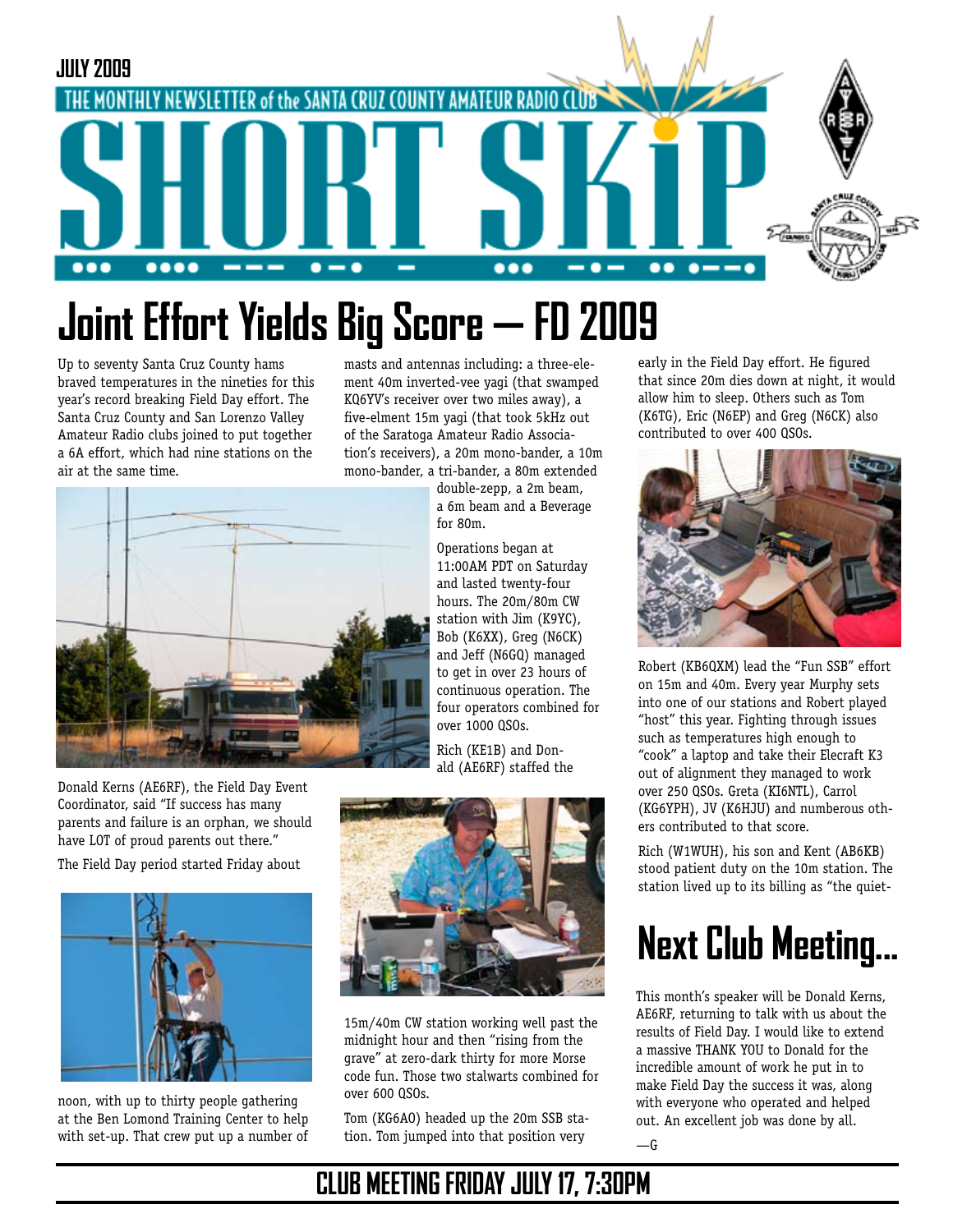#### **2 JULY 2009**

#### **Field Day continued**

est and then the busiest" spot on the Field Day site. The station was desolate until 10m opened up early Saturday evening. They quickly worked about 60 stations before the band closed up for the evening. Donald (AE6RF) made a "wonder" contact. 10m CW at 9:00AM Sunday morning... To Western New York. We all "wondered" how that one happened.

Jack (KG4GWB) and his dog "Rockey" worked PSK31 as our site's "digital" station. Jack had heard several people discussing our Field Day on the repeater, and as a full-time RVer decided it sounded like fun and joined in.

JV (K6HJU) headed up the VHF/UHF station in COM2 (provided by SCC EOC and driven by Reed (N1WC) and Tom (W6TJK) headed up the Get On The Air (GOTA) station. Struggling with interstation interference, they none-the-less doubled the activity from last



year, with TWO people reaching the magic 20 contact threshold.



Cap (KE6AFE)). Brad (N6BHT) provided the 2m and 6m antennas. JV, Ryan (KI6UAP), Josh (KI6UAQ) and Cece Kerns worked the bands for every possible contact, winding up

with over 100 contacts and almost twice the number worked last year. Both Ryan and Josh discovered by they call 6m "the magic band" during a strong opening late Saturday afternoon into the evening. Cece proved that a YL voice is indeed worth 10dB, as she out-produced the licensed twins (combined).

John (KJ6ZL) was our satellite captain. Building on last year's success he put together a completely automated satellite ground

station with ax-el tracking and automatic Doppler correction. With that station the K6WC site was able to make satellite contacts at will. One even showing up on YouTube, from the OTHER END.

Many others contributed to the Field Day magic. John (AC6SL) flew by in an airplace, provided aerial photographs of the site and a 1C contact. Dr Bob (KI6TKH), representing the United Veterans Council put up a medical station on Saturday afternoon. He provided many, much appreciated, cold drinks and shade. Byron (KI6NUL) served similar duty with an ice chest full of cold water, Gatorade and Coke. Dona (KI6DAR) worked NTS traffic, netting us an additional 200 bonus

points. Bev, Josh and Ryan's mom, had a meeting of the Santa Cruz County 4H Radio Project which supplied us many



youth contacts. Kerry (K6RRY) provided logistical and recycling support and we're looking for him to play an increasing role in future efforts. Nicki (Donald's XYL) headed up the food efforts, BBQ and pot luck.

### **W6TUW Field Day**

Santa Cruz County, ACS Club station, W6TUW, operated Field Day for the first time as a 1F station. A "F" class station is operated at a EOC. W6TUW is located in the ARES radio room at the Santa Cruz County EOC. The call is in memory of Dave Harbaugh, W6TUW, SK a long time volunteer ACS operator.

AES members, K6EXT and KE6AFE operated for over 5 hours with a score of 286 points. Coffee and buritos were served.

Many thanks to Bill (AF6OH) and Dave (WS2I) our Public Information Officers. Bill's work yielded a beautiful 2:30 second spot on KSBW. Dave's work wound up getting us several column inches in the Press-Banner and Aptos papers. Fine Business guys!

While we're still missing a log or two our



final score will break the Santa Cruz County record. At last estimate our score was 10442 with 1700 CW QSOs, 906 SSB QSOs and 1830 bonus points. Excellent work everybody! —73 de Donald

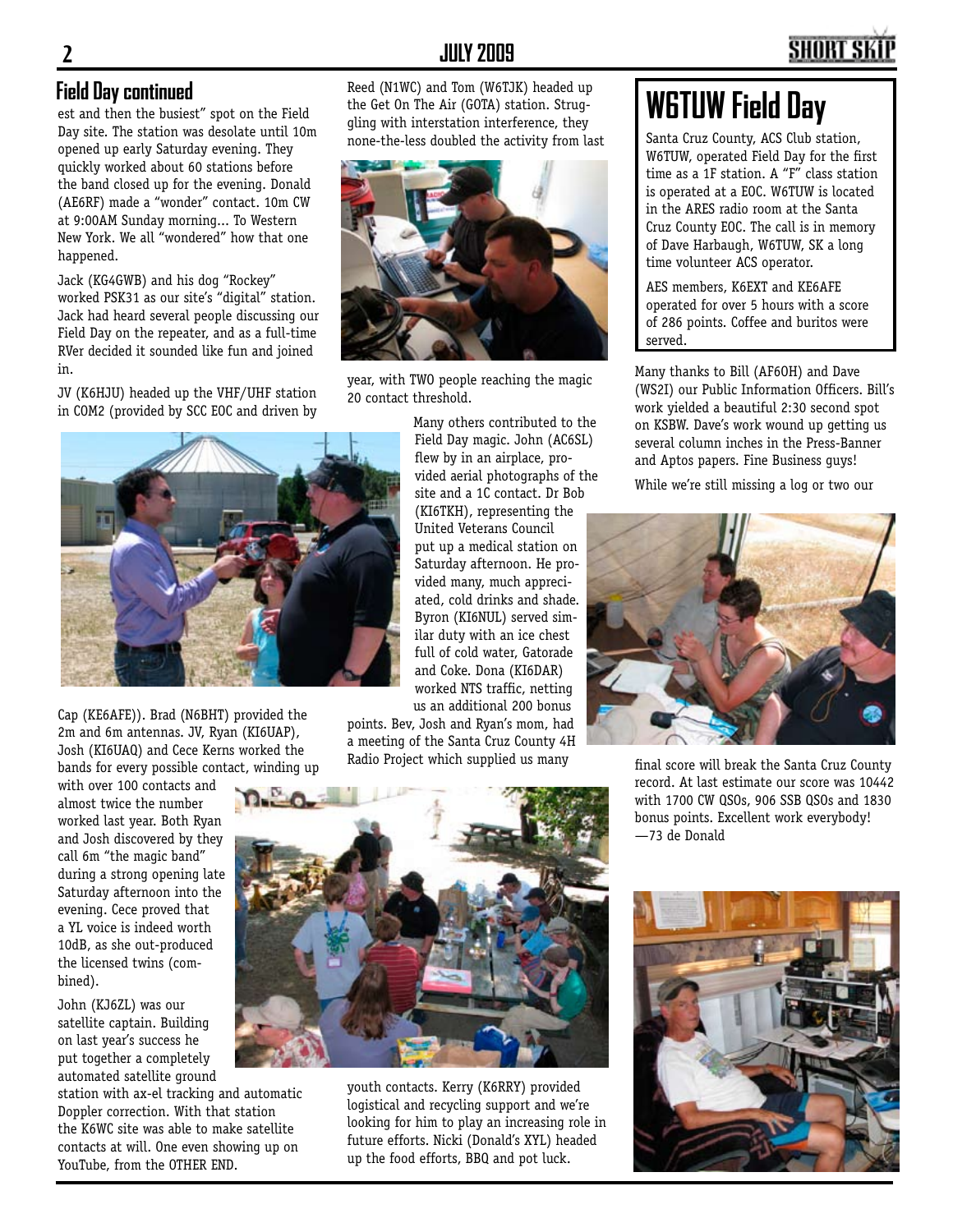### SHORT SKII



Steve Petersen, AC6P, and his VE Team had a successful session on Saturday, 20<sup>th</sup> of June at UCSC. Nice to see a local test taking place, certainly beats going over the hill. Congrats to Suellene, KG6MBT, for upgrading to General. She has submitted the FCC required paperwork and (so far) her new call sign is pending --- K6CPA. (Suellene is a highly skilled person of that profession.) The candidate turnout was far greater than Steve expected. Stats are:

20 candidates took exams with the following results,

8 Techs

8 Generals

2 Extras

2 fails

Eight of these were UCSC students.

FIELD DAY! Greatest ever! Or was one of the greatest. Proper planning by Donald Kerns, AE6RF, and others certainly bore fruit. When I arrived on Saturday night,

#### **JULY 2009 3**

there was plenty of chow on hand and lotsa good hams to chat with. I had not seen Jamie Finch, WI6F, for several years. She was as hard working as ever and a loyal Field Day advocate. Nikki Kerns, bride of Donald, was there helping. Kinda wished she brought along a keyboard to entertain us as we ate our beans and burgers. Maybe next time? For those of you who have not heard her, she is fantastic on the piano. Cap, KE6AFE, and I and others strolled around to check out the various operating stations, of which there were many – and all highly impressive. There were many fine antennas as well as tents and motorhomes for comfort while operating. The Red Cross trailer was interesting with a going-to-town CW station. Cap and I watched as the earphoned operator sent out CQs with the touch of a computer key, all the while watching his screen. Even his 73 was sent with the touch of the keyboard. I think he did actually send one .\_\_. with his paddle. Nice! and should have helped us rack up some big Field Day points. As Cap and I stepped out of the trailer, some miscreant dropped the 80 mtr dipole while CW was in mid-sentence. Bummer, but the wire came back up almost immediately. Of course, the big news is the TV coverage we received. Good interviews of Cece Kerns (isn't she cute!)20her father and others. Ample picture coverage of the site, also. It doesn't hurt to have a bit of good PR for amateur radio.

I stuck around until after dark and after seeing that all was well, headed down the hill to home. I had not been up to our Field Day site for a couple of years so was careful on the many twists and turns. I was truly amazed at the number of homes nestled back in the woods, their lighted presence very homey.

On Sunday morning I hiked up to the UCSC Field Day Site to visit Steve, AA6P, and his group. They had erected several tents and stations with some impressive accompanying antennae. Steve had been expecting me as I have made it to their site in years past. Suellene arrived with thermos bottles of hot coffee and tea to serve the overnight operators. She and I=2 0had a nice chat about the book she and Steve are publishing. Suellene is a great illustrator of children's stories. Steve, as I recalled, was a Navy Electronics Technician (ET) serving aboard a cruiser many years ago. My niece's husband, Keith Tone, is a Sonar Operator on a like ship. Always good experience and fun.

My XYL Donna and I just returned from a July 4th four-day stay-over in Fresno. Hot! Hot! 101 deg F. Fortunately we had the benefits of air conditioning. In our driving around town, I noticed a great absence of ham towers and antennas. Only a few years ago, this was not the case. Don't know if antenna and tower restrictions are to blame as new neighborhoods are being built everywhere. It's good to be back in 78 deg Santa Cruz. My weather reports on the Baja Maritime Mobile Net usually starts with "60 degrees=2 0and fog." Good sleeping weather!

## **Early Radios by Reinartz K6BJ**

I Received these photos and captions from Patrick Henry, our member up in Gold Beach, Oregon. Think our Shortskip readers might like to see K6BJ's early radio work.

—Art WF6P



**A SHORT WAVE RECEIVER** The coil is made of a few turns of heavy wire and is mounted on glass. This is to reduce the losses in the coil.



**AMATEUR SENDING SET** Designed by John L. Reinartz of Reinartz circuit fame, and operated by him on the Bosedoin during the 1925 MacMillan expedition to Greenland.